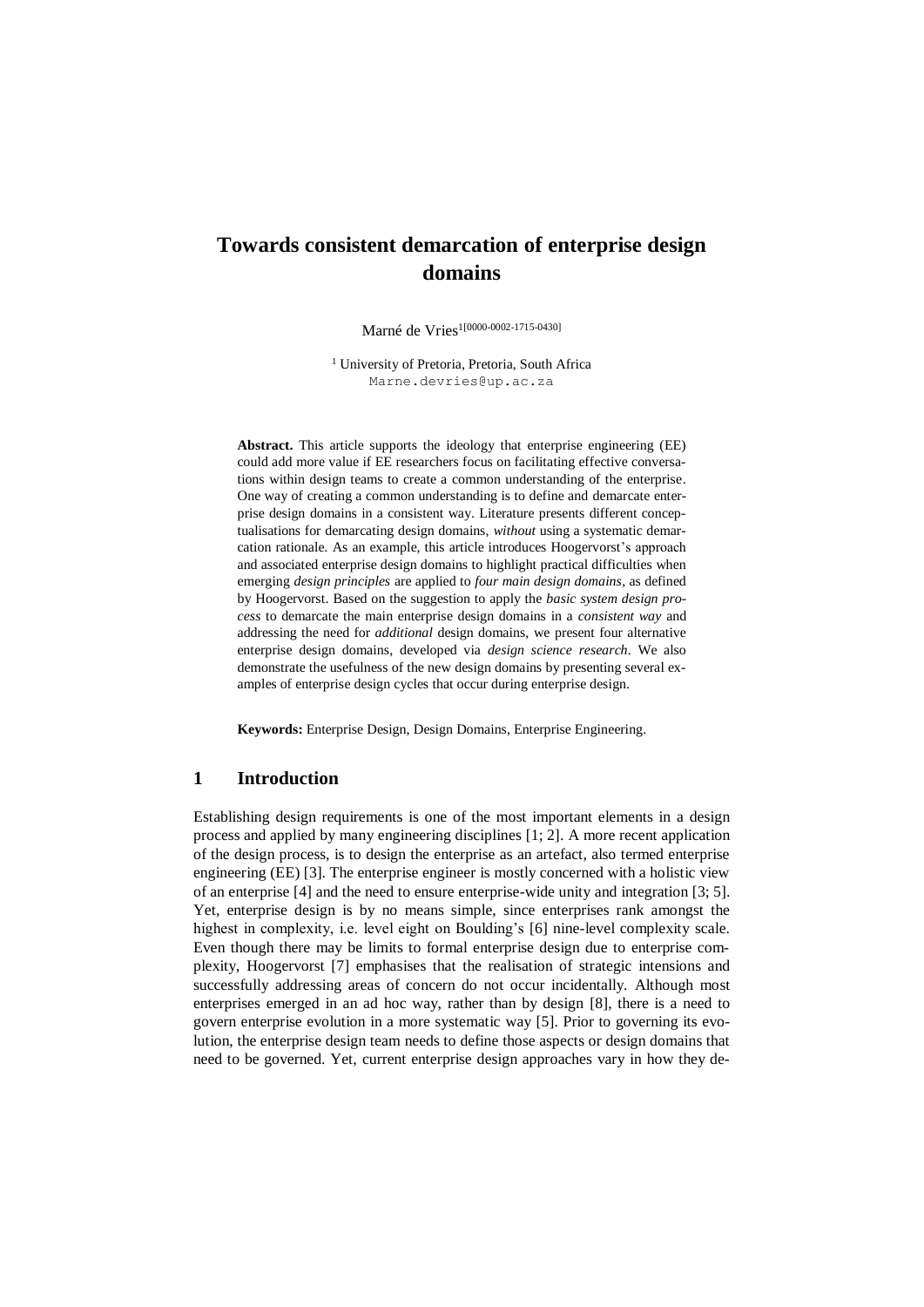fine different enterprise design domains/levels [4] and there is a lack of standardised terms, definitions, semantic rules and concepts to define the design domains [9].

This article explores the suggestion to use the *basic system design process* to demarcate four main enterprise design domains in a more *consistent* and *comprehensive* way. In addition, we *demonstrate the usefulness* of the newly-demarcated design domains by providing examples of several concurrent design cycles that occur during enterprise design.

The structure of the article is now discussed. Section 2 provides background on Hoogervorst's iterative enterprise design approach and associated enterprise design domains, as well as the *basic system design process* that is used as a means to demarcate enterprise design domains in a consistent way. Section 3 presents *design science research* as an appropriate research methodology for developing an *artefact*, namely a new *model* of constructs to represent enterprise design domains. Section 4 presents the *model* of constructs, as well as examples of concurrent design cycles that occur during enterprise design. Section 5 concludes with suggestions for future research.

### **2 Background**

Section 2.1 provides background on the iterative enterprise design heuristic proposed by Hoogervorst [7]. In section 2.2, we present theory on the *basic system design process* that may be useful when demarcating design domains in a *consistent* way.

#### **2.1 Hoogervorst's Enterprise Design Heuristic and Practical Problems**

Hoogervorst [5; 7] developed an approach that is iterative, emergent, creative and non-algorithmic. His approach contrasts with big-design-up-front (waterfall) approaches of the past and support the argument that stable requirements within a changing environment is an illusion [10], whereas domain knowledge of participating individuals is also emergent [11]. Hoogervorst's [12] approach supports Lapalme's [13] belief that EE will add more value if EE researchers focus on *effective conversations* within design teams, when they have a *common understanding of the enterprise* and emerging enterprise requirements. His multi-disciplinary inquisitive approach starts with the *strategic context*, defining preliminary *design aspects*, which are translated into *areas of concern* and *requirements*. Next architecture (called *design principles*) are defined per *design domain* by domain specialists to govern enterprise evolution [7]. Conceptualisation of appropriate *design domains* ensure that *design principles* can be applied to particular *design domains*, guiding the (re-)design of enterprise constructs within the particular *design domains* to operationalise key *areas of concern* [7]. Hoogervorst [5] presents *four main design domains*:

1. The *business domain* concerns the enterprise function, "having to do with topics such as products and services, customers and the interaction/relationship with them, the economic model underlying the business, and the relationships with the environment (sales channels, market, competitors, milieu, stakeholders)"[5, p 299].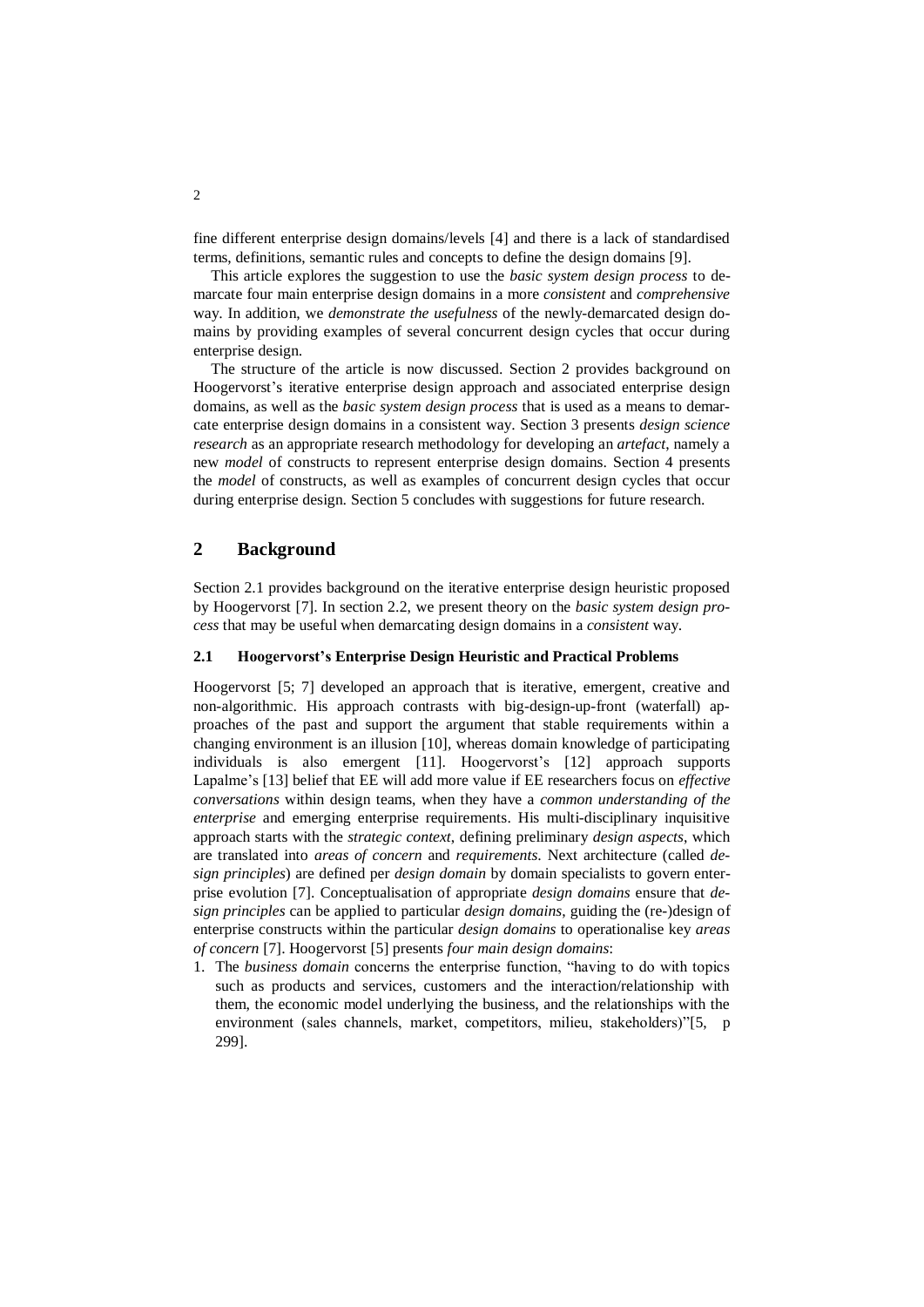- 2. The *organisation domain* is part of enterprise *construction* and "concerns the internal arrangement of the enterprise, having for example to do with processes, employee behaviour, enterprise culture, management/leadership practices, and various structures and systems, such as regarding accounting, purchasing, payment, or employee evaluation" [5, p 300]. Hoogervorst applies Dietz's [14] work to describe the *essence of the organisation domain* via aspect models. Aspect models are based on the transaction axiom, which states that the essence of enterprise operation consists of *human actor roles* that coordinate their actions around *production acts* to deliver goods and services to customers [14].
- 3. The *information domain* is also part of enterprise *construction* and consider aspects, such as "the structure and quality of information, the management of information (gathering, storage, distribution), and the utilisation of information [5, p 300].
- 4. The *technology domain*, also part of enterprise *construction*, is "essential for business, organisational and informational support". Yet, Hoogervorst only highlights the need for *information technology* guidance [5, p 300].

A previous study already experimented with Hoogervorst's approach, indicating difficulties during the process of sense-making, when emerging *design principles* had to be applied to Hoogervorst's demarcated *design domains* [15]. One of the reasons is that possible ambiguity exists between the *information domain* and the *organisation domain*. Hoogervorst's definition of the *information domain* includes constructs, such *production acts* (e.g. gathering, storage, distribution), that conceptually overlaps with the definition of the *organisation domain*. In addition, the study also highlighted that the existing *technology domain* focused on *information technology* alone, excluding other technologies that are also used to support the *organisation domain* [15]. As an example, a forklift enables/semi-automates the *production act* called *product relocation*. The study suggested that the main enterprise design domains be *redefined* in a more *consistent* way, i.e. based on the *basic system design process* [15].

#### **2.2 The Basic System Design Process**

The *basic system design process* is useful when an *object* system has to be designed within the context of a *using* system [14]. The design process has to start with knowledge about the *construction of the using system*, prior to eliciting functional requirements for a supporting *object system* [14]. Furthermore, the design process incorporates two main design activities, namely analysis (*determining requirements*) and design (*devising specifications*) [16; 17]. Even though the *analysis* activities are distinguished from *design* activities, Hoogervorst [7] emphasises that the activities are executed iteratively.

# **3 Research Method**

This study applies *design science research* (DSR) as an appropriate research methodology to develop a *model* of constructs (see [Fig. 1\)](#page-5-0) to represent enterprise design do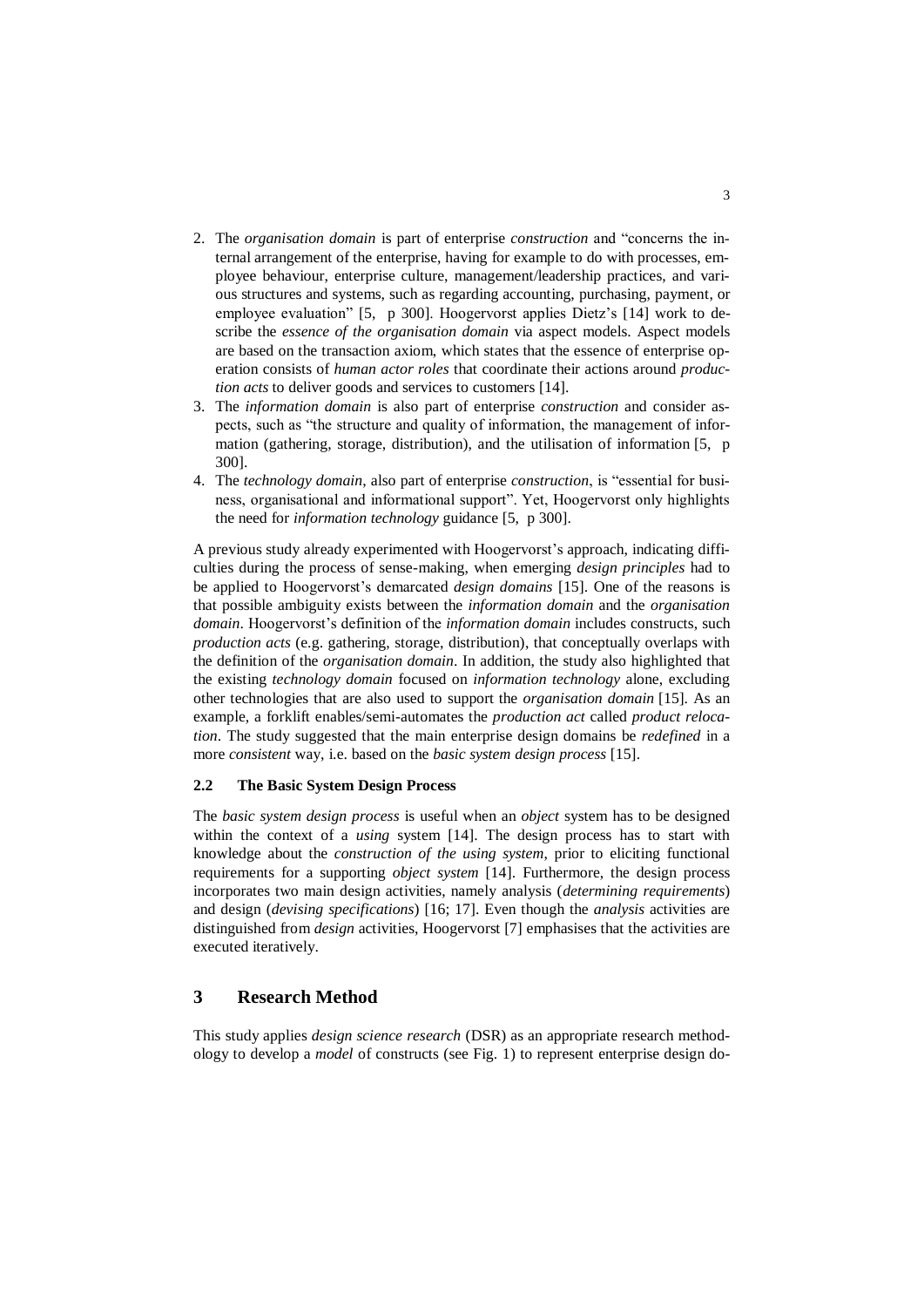mains that are based on a *consistent demarcation rationale*. In accordance with Gregor & Hevner's [18] knowledge contribution framework, the model can be considered as an *improvement*, since a new solution (*model* of constructs for representing enterprise design domains) is developed for solving a known problem. Referring to the DSR steps of Peffers et al. [19], this article focuses on the first four steps of the DSR cycle as follows:

*Identify a problem:* Sections 2 stated that current enterprise design approaches vary in how they define different enterprise design domains/levels [4] and there is a lack of standardised terms, definitions, semantic rules and concepts to define the design domains [9]. The Open Group [20] for instance defines four design domains (business, application, data and technology), whereas Hoogervorst [5] defines different design domains (business, organisation, information and technology). Also, a recent study that applied Hoogervorst's demarcation of design domains reported difficulties when emerging design principles had to be applied to Hoogervorst's demarcated design domains [15].

*Define objectives of solution:* As a solution to the general class-of-problems regarding inconsistent demarcation of design domains and *lack of consistent demarcation rationale*, section 2 suggests that the *basic system design process* is used as a means to demarcate the main enterprise design domains in a *consistent* and *comprehensive* way.

*Design and develop:* Based on the main concepts of the *basic system design process*, section 4 presents a newly-developed artefact, namely a *model* of constructs to present enterprise design domains.

*Demonstrate:* Section 4 demonstrates the usefulness of the demarcated design domains by presenting several examples of concurrent design cycles performed during enterprise (re-)design.

Although this article only focuses on the *first four steps* of the DSR cycle, we elaborate on future work in Section [5.](#page-8-0)

### **4 Four Main Design Domains**

In this section, we present the newly-demarcated design domains, using the basic system design process. Furthermore, we introduce different constructs of [Fig. 1](#page-5-0) and motivate their inclusion to represent four main enterprise design domains.

#### **4.1 Constructs to Represent Design Domains**

*Class of Systems* **Constructs.** Using the *basic system design process*, we identified an abstract *class of systems* (COSs) such that its *construction* is designed to support a using COSs. As an example, Dietz [16] identifies two enterprise COSs, the *ICT COSs* that is designed to support the *organisation COSs*. In addition, the *organisation COSs* should support the *environment COSs* or market context [16]. Other than the *organisation COSs* and *ICT COSs*, we added an *infrastructure COSs*, since Van der Meulen [15], reasoned that non-ICT technologies (e.g. facilities, utilities, machines and tooling), should also be designed to support the *organisation COSs*. [Fig. 1](#page-5-0) illustrates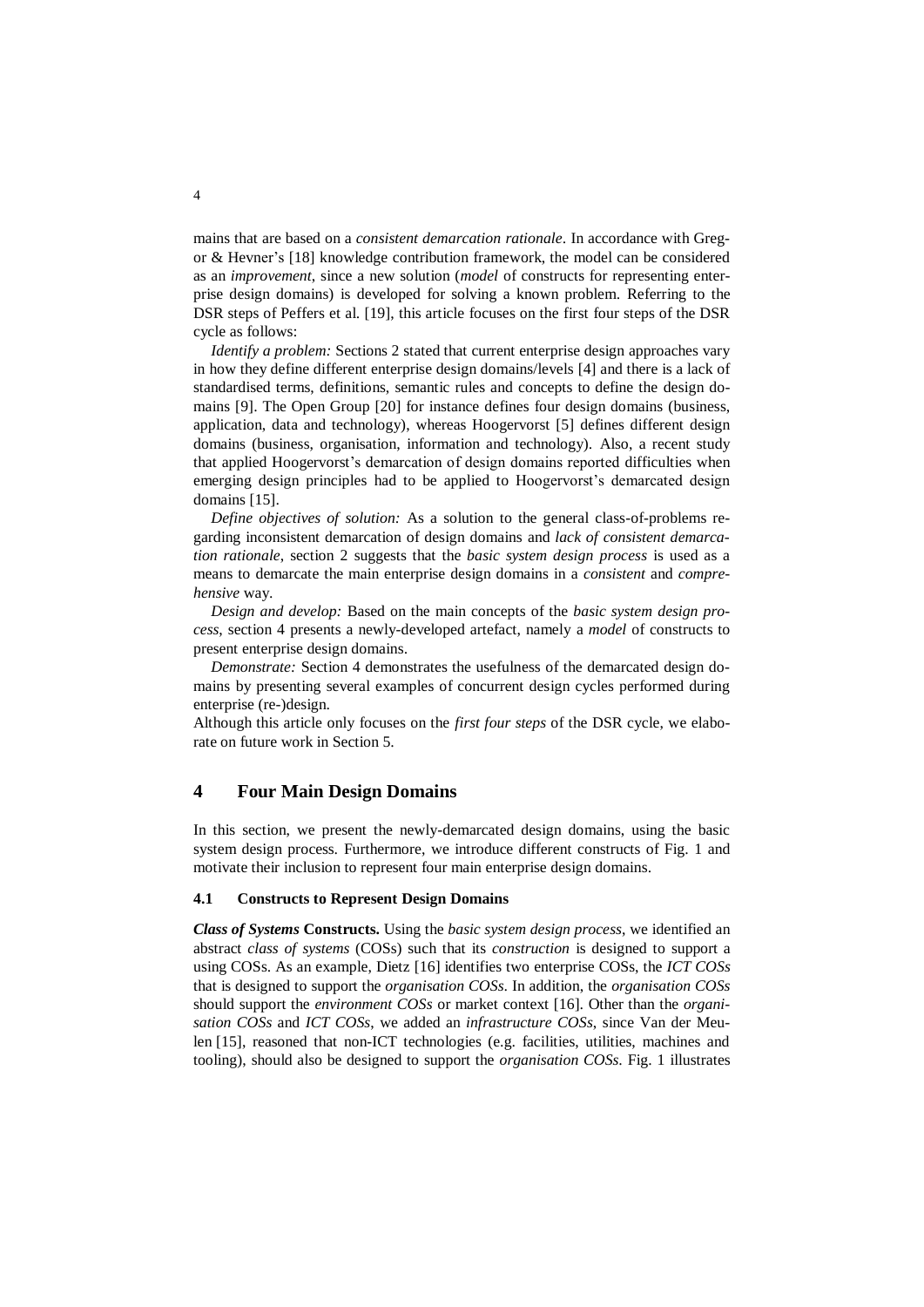*COSs* using light-grey-shaded rectangles and grey-shaded arrows labelled *Supports* to indicate supporting relationships between *COSs*. As indicated in [Fig. 1,](#page-5-0) the *ICT COSs* may also directly *support* customers, business partners and suppliers within the environment [7]. Dietz [16] further partitions a COSs when he applies a layered nesting of systems, e.g. the *ICT COSs* may be further classified as two COSs: *software application COSs* supported by a *hardware COSs*. In addition, the *infrastructure COSs* may also incorporate sub-systems, such as *material-handling COSs* and *energyprovisioning COSs* [21]. For simplicity reasons, [Fig. 1](#page-5-0) does not illustrate further partitioning.

Approach authors differ on whether *products* should be considered as an enterprise design domain. As an example, Bernard [22] and Williams [23] include the products domain, whereas The Open Group [20] excludes products as an enterprise design domain. Although not included as an enterprise construct, we acknowledge that a *product COSs* has a significant influence on enterprise design, since the *organisation COSs* should still support the construction of products that are sold to customers, as illustrated [Fig. 1](#page-5-0) via a *Supports* arrow. [Fig. 1](#page-5-0) also indicates that the type of *product* sold to customers within the environment, may also be from the *ICT COSs*, since an enterprise may develop *software applications* as a *product* to their customers.

The *organisation COSs* at the bottom of [Fig. 1,](#page-5-0) decoupled from other constructs to simplify the diagram, represents the *enterprise governance organisation* that needs to support the holistic and coherent design of all enterprise COSs and facets, but also need to be supported by *infrastructure*, *ICT* and *human skills & know-how*.

*Facets* **Constructs.** Hoogervorst [5] believes that some *facets*, such as culture, skills and learning requirements, may not be classifiable as *systems*, since a system is defined as elements that have influencing bonds within a particular composition [14; 24]. Yet, *facets* should still be designed as part of the enterprise and some do adhere to a life cycle, i.e. from identification, concept, requirement, design, implementation, operation and decommissioning [25]. [Fig. 1](#page-5-0) depicts *facets* as light-grey-shaded cloud shapes. An example of a facet is *human skills & know-how*. An inductive analysis on existing enterprise design approaches [4] indicated that *human skills & know-how* should be designed and grown/developed intentionally.

*Design Cycle* **Constructs.** In [Fig. 1,](#page-5-0) the dark-shaded rectangles with incoming and outgoing arrows represent the *basic system design process* that should be followed when designing an *object/provisioning* COSs/facet within the context of its *using*  COSs/facet. Broken arrow-lines (labelled *Iterative* in [Fig. 1\)](#page-5-0) emphasise the iterative nature of analysis and design activities. The double-directed arrow-line on the righthand side of [Fig. 1](#page-5-0) signifies the concurrent identification of *areas of concern/interest* that need to be addressed via enterprise design. Keeping the diagram simple, we did not illustrate all enterprise design cycles, but rather used grey-shaded arrows (labelled *Supports*) to indicate prominent relationships between constructs that would require iterative design cycles.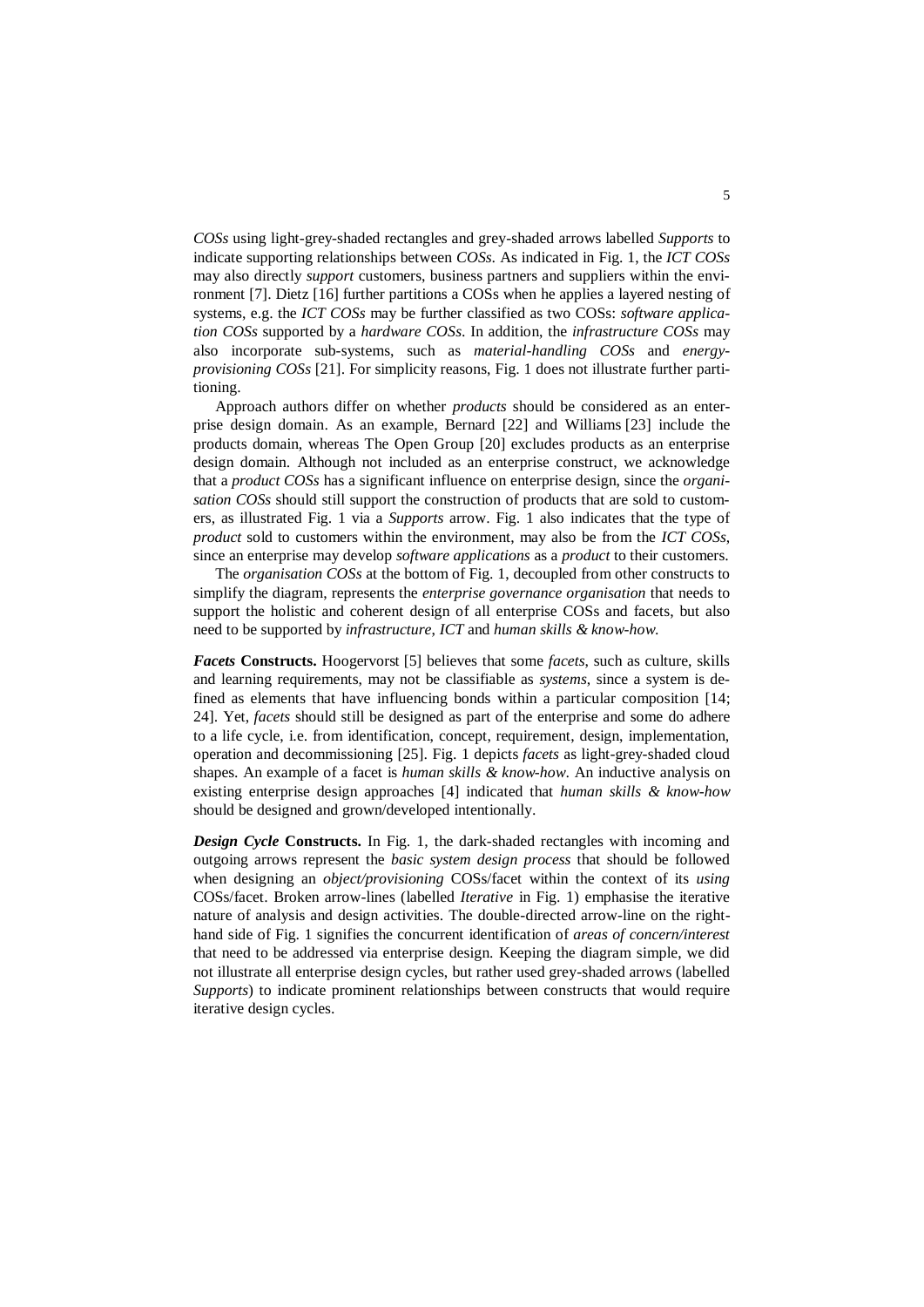

<span id="page-5-0"></span>**Fig. 1.** Model of constructs to represent enterprise design domains

*Design Domain* **Constructs.** We already acknowledged different *COSs* and *facets* that need to be designed due to their support/provisioning relationships. [Fig. 1](#page-5-0) also illustrates that COSs or facets have multiple supporting relationships. Although we duplicated some COSs to highlight different supportive relationships, small icons on [Fig. 1](#page-5-0) represents similar COSs/facets, i.e. *design domains*. The triangle icon represents the *organisation design domain*, the donut represents the *human skills & knowhow design domain*, the 4-point star represents the *infrastructure design domain*, the 7-point star represents the *ICT design domain* and the hexagon represents the *product design domain*. As indicated before, the *product design domain* is currently not considered to be an *enterprise design domain*.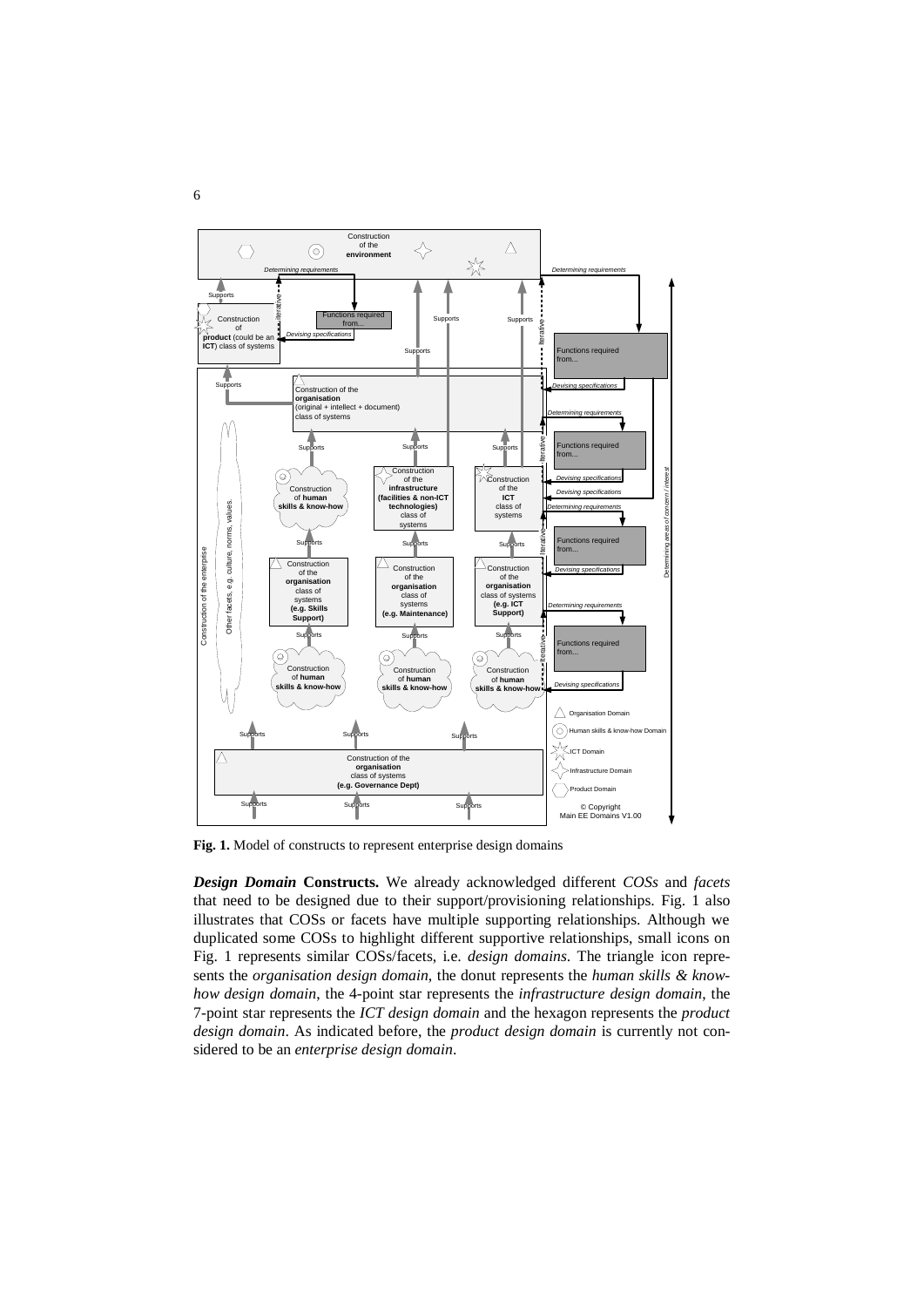#### **4.2 Domain-related Design Cycles**

**Organisation Domain.** Dietz [14] defines the *organisation COSs* as social systems, i.e. *actor roles*, implemented by human beings, form relationships due to their interactions and communications when they perform *production acts*. Dietz [14] suggests *aspect models* that represent the *essence of enterprise operation* in a coherent, comprehensive, consistent and concise way.

Following the *basic design process*, *organisation COSs* have to be designed within the context of its using COSs. According to [Fig. 1,](#page-5-0) the *organisation COSs* shown as the top-most construct within the rectangle labelled *Construction of the enterprise,* can be designed within the context of different using COSs, i.e. (1) the *environment*, which encapsulates multiple COSs, and (2) *product COSs*. [Fig. 1](#page-5-0) indicates that the *organisation COSs* also feature in support of other COSs, e.g. supporting the (1) construction of *human skills & know how*, (2) the *infrastructure COSs*, and (3) the *ICT COSs*.

When we consider, as an example, the design cycle that starts with the *construction of the environment* in [Fig. 1,](#page-5-0) the enterprise design team considers the *construction of the environment*, i.e. *possible* products/services, other enterprises (markets, suppliers, partners, competitors, government institutions), citizens, channels, legislation, infrastructure, ICT and possible revenue to *determine requirements* and *functions* of the enterprise, which could be summarised in an *identify statement*. The identify statement provides meaning or sense-giving to enterprise stakeholders and may change over time [26]. An example of an identity statement for a department at a tertiary education institution is: *Encouraging blended learning, the engineering department offers tertiary education within the discipline of engineering, as well as quality research outputs*. Ostewalder [27] suggests that feasible *functions* of an enterprise can be specified in the form of a *business model canvass* in terms of a value proposition, key partners, key activities, key resources, customer relationships, customer segments, channels, cost structure and revenue streams. Based on the identified *functions*, the enterprise design team needs to *devise specifications* for *constructing the provisioning organisation COSs*, i.e. identifying and organising *actor roles* to perform appropriate *production acts*. During enterprise implementation, *production acts* and associated *actor roles* are usually grouped into departments, such as infrastructure, human resources, technology development, procurement, inbound logistics, operations, outbound logistics, marketing  $\&$  sales and customer service [28].

Strategies for organising *production acts* may be influenced by several broad *areas of concern/interest* and even incidental concerns, which requires human sense-making and re-structuring to deal with the concerns [26]. Typical *areas of concern/interest* include profit, process excellence, customer orientation, and employee involvement.

**ICT Domain.** The ICT domain incorporates software applications, databases and ICT hardware [14]. Different representations are used to communicate ICT designs, such as *unified modelling language* (UML) models [29] and *wire-framing* models [30].

According to [Fig. 1,](#page-5-0) an ICT system can be designed within the context of different using systems, i.e. (1) the construction of the *organisation COSs* and, (2) the construction of the *environment*.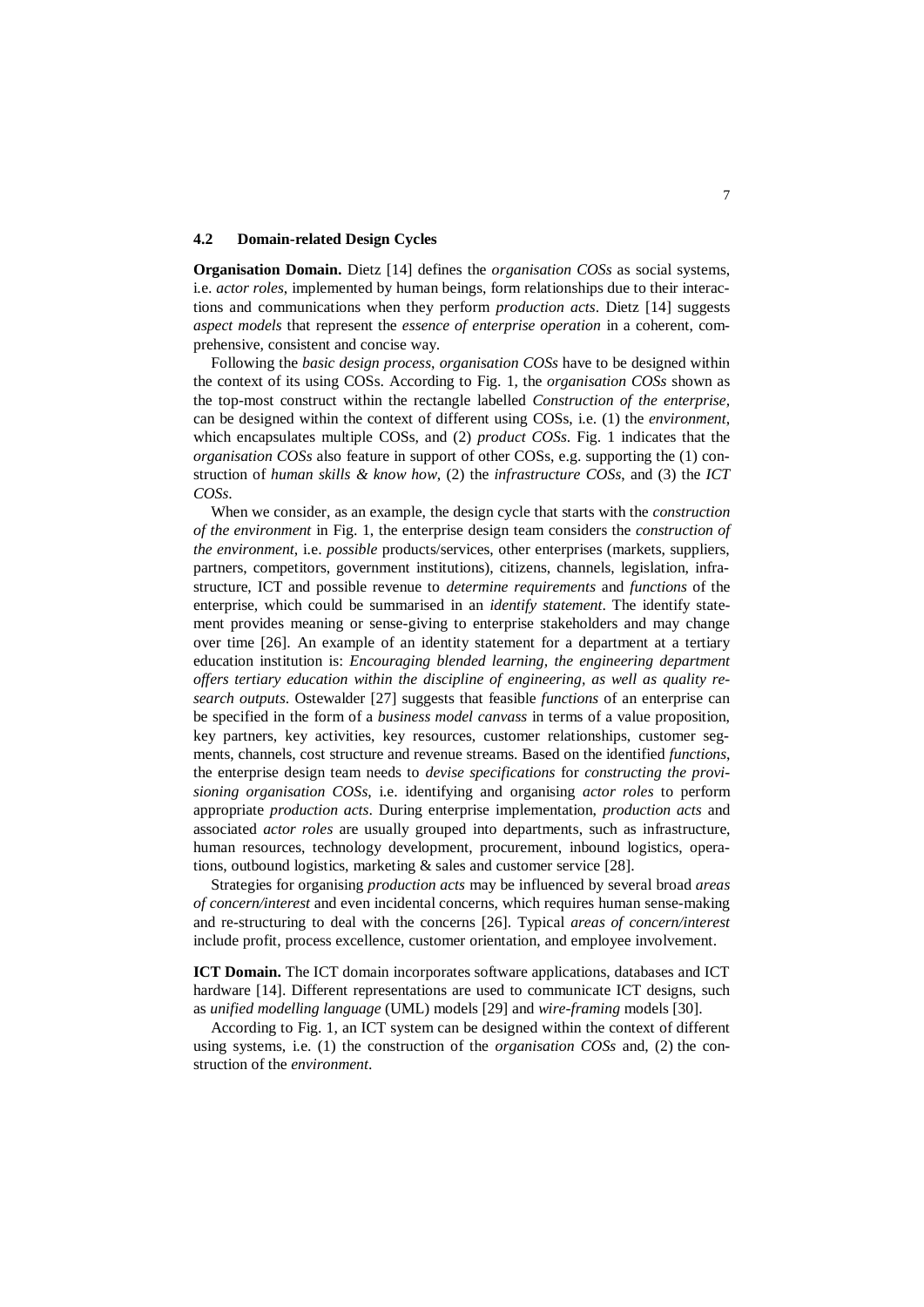When we consider, as an example, the design cycle that starts with the *construction of the organisation COSs* in [Fig. 1,](#page-5-0) the enterprise design team considers the *construction of the organisation COSs,* i.e. the existing *actor roles* and their *production acts*, to *determine requirements* and *functions* of supporting *ICT COSs*. Based on the identified *functions*, the enterprise design team needs to *devise specifications* for the *construction of the provisioning ICT COSs*, i.e. providing *software applications, databases and hardware.*

Other than *functional concerns* to support the *construction of the using COSs*, typical *areas of concern*/*interest* for ICT COSs include interoperability, scalability, security and user friendliness.

**Infrastructure Domain.** Infrastructure entails facilities and other non-ICT technologies that support *actor roles* and their *production acts*. Enterprises within different industries may require different *representations* of infrastructure, based on the type of *production acts* that should be supported. The educational industry, for instance, may apply web-based *3D interactive campus models* to visualize learning facilities.

According to [Fig. 1,](#page-5-0) the infrastructure COSs can be designed within the context of different using COSs, i.e. (1) the *construction of the organisation COSs* and (2) the *construction of the environment*.

When we consider, as an example, the design cycle that starts with the *construction of the organisation COSs* in [Fig. 1,](#page-5-0) the enterprise design team considers the *construction of the organisation COSs*, i.e. the existing *production acts*, to *determine requirements* and *functions* of *provisioning infrastructure COSs*. Yet, according to Tompkins et al. [21], many other *organisation implementation decisions* also affect the provisioning infrastructure, such as packaging, service levels for spares, and delivery times. Based on the identified *functions*, the enterprise design team needs to *devise specifications* for the *construction of the provisioning infrastructure COSs*, i.e. providing *facilities, such as offices, factories and warehouses.*

Other than *functional concerns* to support the construction of the using COSs, typical *areas of concern/interest* for infrastructure include space utilisation, flexibility, upgradability, environmental friendliness, reliability, security, noise levels, vibrations, lighting, air quality and work space.

**Human Skills & Know-how Domain.** Human skills & know-how constitutes human *abilities and skills* required when executing *production acts*, as well as *coordination acts*. As indicated in [Fig. 1,](#page-5-0) *human skills and know-how* cannot be defined as a *class of systems*, since there are no interactive parts, but need to be developed in support of the *organisation COSs*. Skills and know-how are often represented in *curricula vitae*.

When we consider, as an example, the first cycle that starts with the *construction of the organisation COSs* in [Fig. 1,](#page-5-0) the enterprise design team considers the *construction of the organisation COSs,* i.e. the existing *production acts*, to *determine requirements* and *functions* of provisioning *human skills & know-how*. Based on the identified *functions*, the enterprise design team needs to *devise specifications* for required contextual knowledge, experience, skills and working styles (e.g. perseverance, stress resistance and self-control) to perform coordination acts and production acts.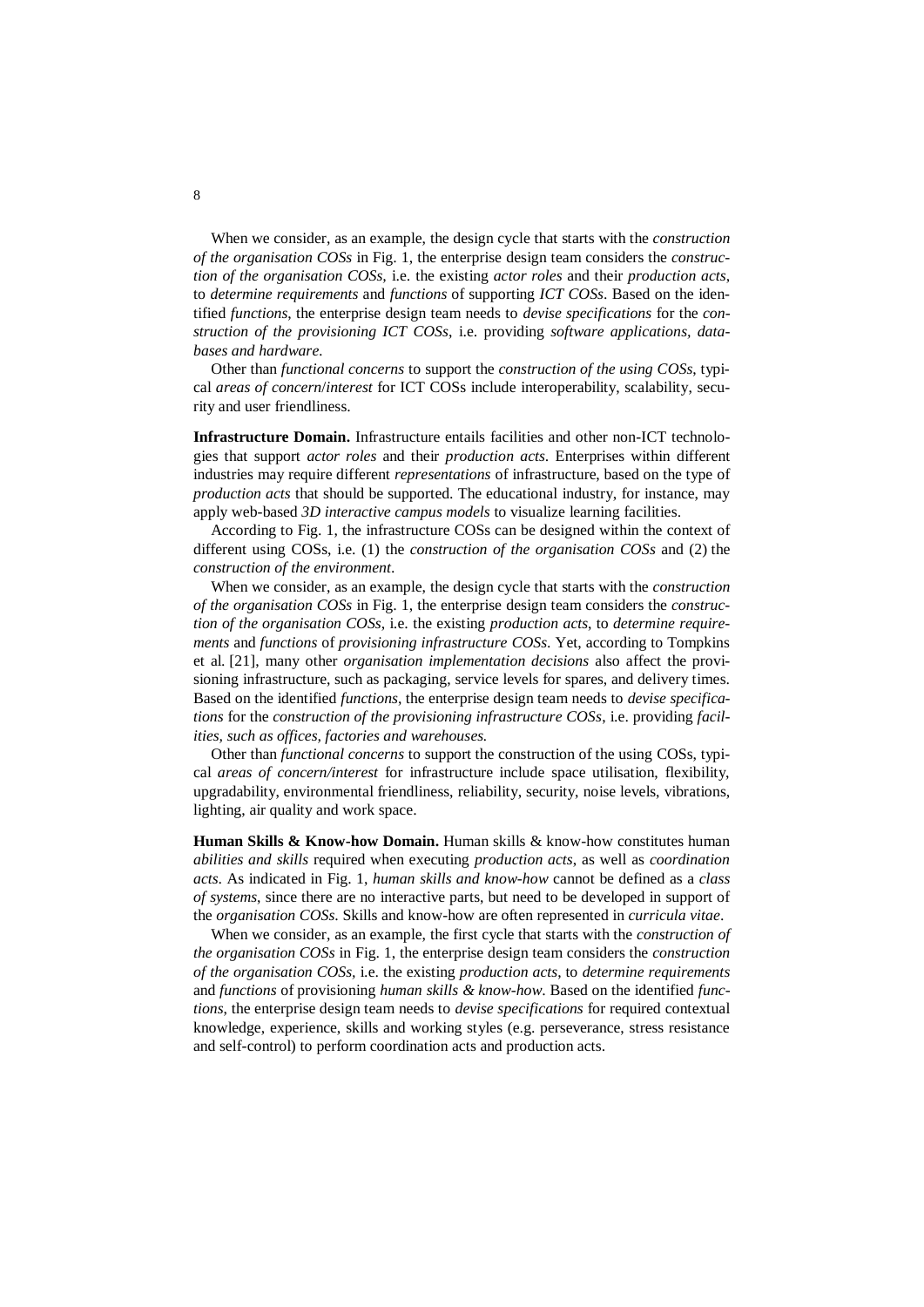Other than the *functional concerns* to support the construction of the using COSs, typical *areas of concern/interest* that should also be incorporated during design include *dynamic expansion of relevant knowledge.* Enterprises should not only encourage expansion of *skills and know-how* via formal training programmes, but also encourage facilitation of invisible learning environments for lifelong learning [31].

### <span id="page-8-0"></span>**5 Conclusions and Future Research**

Current enterprise design approaches vary in how they define different enterprise design domains/levels [4] and there is a lack of standardised terms, definitions, semantic rules and concepts to define the design domains [9]. Although the existing EE body of knowledge is mostly encapsulated in enterprise design approaches, many of the existing approaches do not provide a consistent demarcation rationale for their associated design domains, which impairs approach comparison [4].

Based on the ideology that EE could add more value if enterprise design teams create a common understanding of the enterprise [13; 32], the suggestion to apply the *basic system design process* to demarcate enterprise design domains in a *consistent way* and expanding the enterprise design scope by adding appropriate design domains [15], we developed a new *model* of constructs to represent enterprise design domains. In addition, we demonstrated the usefulness of the design domains by presenting several examples of enterprise design cycles that incorporate the design of object/provisioning COSs within the context of a using COSs.

Since this article only focused on the first four steps of the DSR cycle, future work is required to further demonstrate and evaluate the four main enterprise design domains. We suggest that a study, similar to [15], should be performed to apply the newly-demarcated design domains in association with the approach of Hoogervorst. Future research also needs to evaluate whether the newly-demarcated design domains are useful when combined with *other* enterprise design approaches.

#### **References**

- 1 Dym, C. L., Little, P.: Engineering design 3rd edn. John Wiley & Sons, New York (2009).
- 2 Eggert, R. J.: Engineering design 2nd edn. High Peak Press, Idaho (2010).
- 3 Dietz, J. L. G., Hoogervorst, J. A. P., Albani, A., Aveiro, D., Babkin, E., Barjis, J., Caetano, A., Huyments, P., Iijima, J., Van Kervel, S. J. H., Mulder, H., Op't Land, M., Proper, H. A., Sanz, J., Terlouw, L., Tribolet, J., Verelst, J., Winter, R.: The discipline of enterprise engineering. International Journal of Organisation Design and Engineering*,* 3(1), 86-114 (2013).
- 4 De Vries, M., Van der Merwe, A., Gerber, A.: Extending the enterprise evolution contextualisation model. Enterprise Information Systems*,* 11(6), 787-827 (2017).
- 5 Hoogervorst, J. A. P.: Enterprise governance and enterprise engineering. Springer, Diemen (2009).
- 6 Boulding, K. E.: General systems theory: the skeleton of science. Management Science*,* 2, 197-207 (1956).
- 7 Hoogervorst, J. A. P.: Applying foundational insights to enterprise governance and enterprise engineering. Springer, Berlin-Heidelberg (To be published).